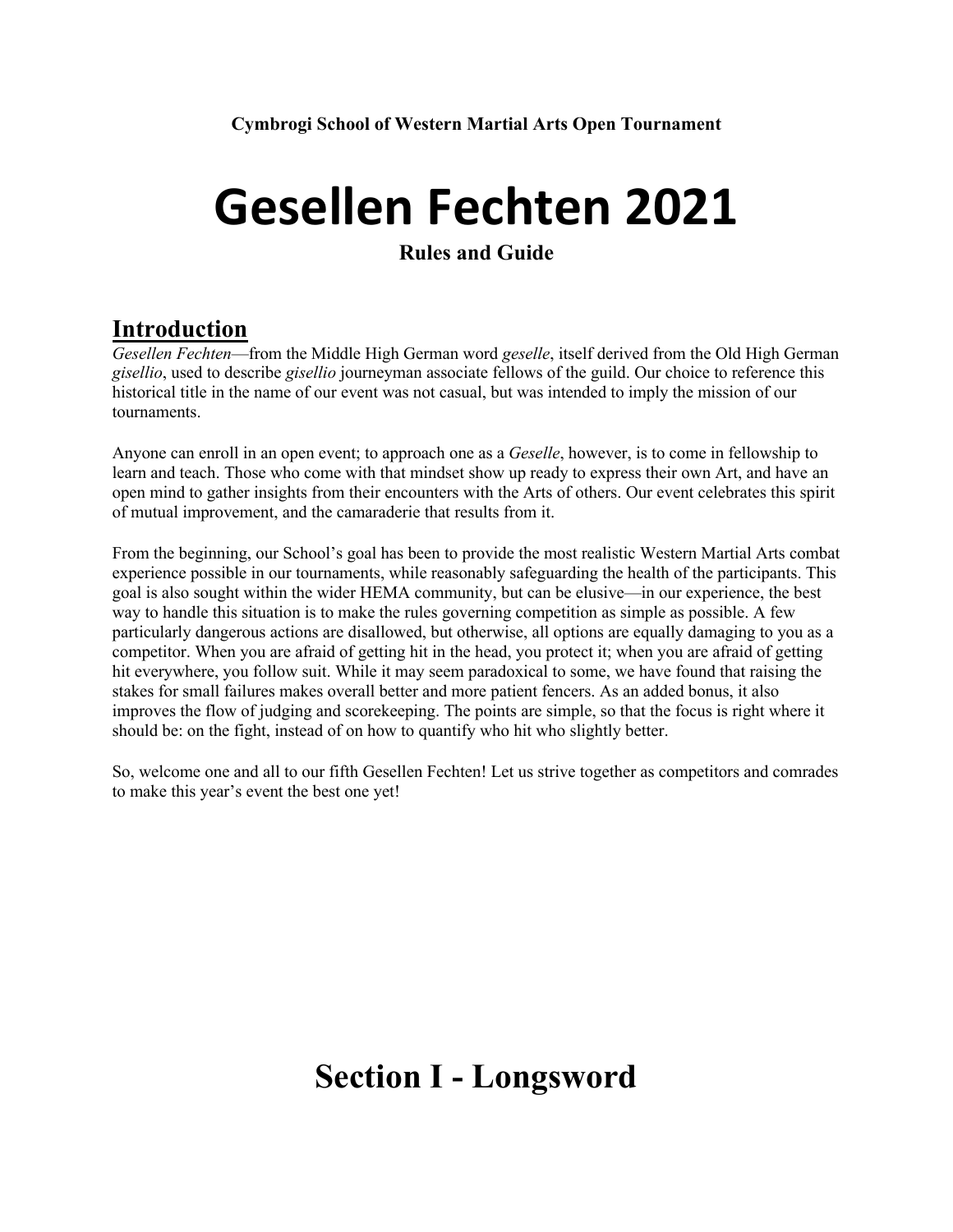## **Gear Requirements**

All gear is subject to ringside review and approval. Any missing equipment except clothing and athletic cup can be borrowed at the event if you do not have your own, first come, first served. If you are unsure of whether or not your gear qualifies for the event, please reach out the tournament organizers prior to your arrival.

- Steel feder made by a recognized smith and with a maximum blade length of 105 cm. Blades should be free of burrs and in good condition.
- Mask with occipital protection
- Hard gloves
- Jacket
- Elbow and knee protection
- Gorget, standalone or built into gambeson/jacket
- Clothing that leaves no skin exposed
- Athletic cup for men
- Chest protector for women (recommended, not mandatory)

## **Matches and Rounds**

- A "Match" consists of a number of Rounds, depending upon the phase of the tournament, and represents each fencer pairing.
- Rounds do not have a time limit, and end with one of three results: 1 point gold fencer, 1 point black fencer, or Double-Kill.
- Non-Elimination matches do not necessarily have a clear winner, and both fencers can theoretically leave one with no points.
- If no victor is determined by the final round of an Elimination match, the fencers will continue to fight "Sudden Death" rounds until one is determined.

#### **Tournament Progression**

- Fencers will initially be seeded into pools based upon their HEMA Ratings fencing record and by school affiliation.
- At the completion of this round of pools, fencers will be separated into three skill divisions based upon their performance in their pool. This is the beginning of the Elimination phase of the tournament, and no fencers will be cut from the competition prior to this point.
- Each skill division will fight one round of Elimination pools, at the conclusion of which each division's roster will be reduced by half or to the top 16 competitors, whichever is greater.
- A second round of Elimination pools will be fought, at the conclusion of which each division's roster will be reduced to the top 8 competitors.
- A third round of Elimination pools will be fought, and the top four competitors for each division will be placed into a finals bracket for the final two matches of their division.

## **Tournament Officials and Roles**

There will be one Referee, two or four Judges and a scorekeeper for each ring.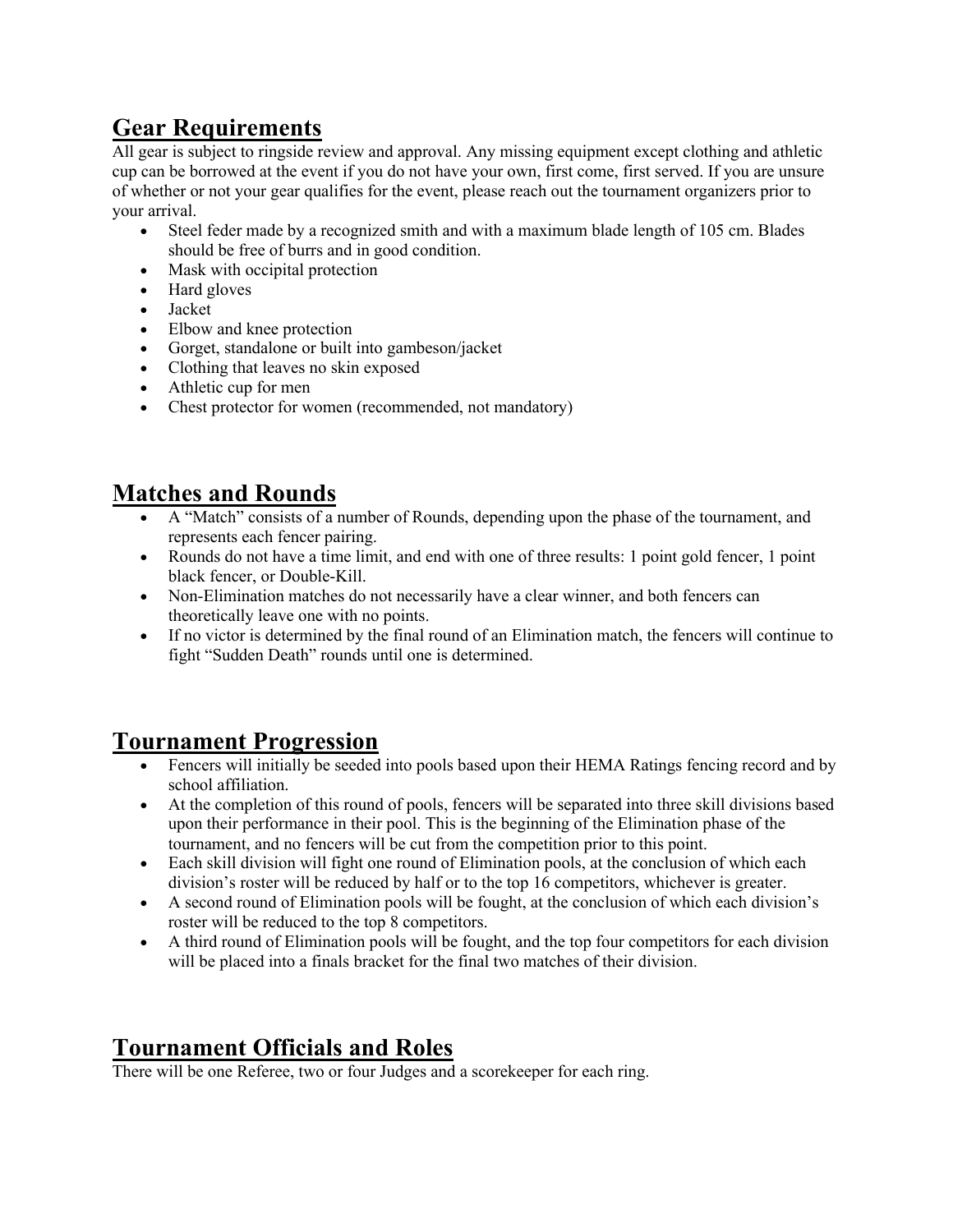#### **Match Flow**

- There will be either one or two Judges for each combatant, depending upon the phase of the tournament. The fencer that they're judging for will be distinguished by whether they have a black or a gold baton. Judges with a black baton will look for strikes delivered FROM the combatant with a black armband. Judges with a gold baton will look for strikes delivered FROM the combatant with a gold armband.
- At the start of the match, the Referee will verify that the score keeper is ready to begin. He or she will then check with the judges and fencers, in that order. Once everyone is ready, he or she will start the fight.
- Judges are encouraged to move around the ring during the Match to maintain a good view of the action.
- When a Judge witnesses a clean hit for his or her fencer, the Judge will call "Point." The referee will then call "Halt" to the combatants and stop the round. Fencers should stop combat immediately, but should stay on guard until it is clear that the halt has been acknowledged by both sides.
- At Halt of the round, the Judges will immediately lower their heads to prevent being influenced by the other Judges or Fencers.
- The Referee will first ask for the Fencers' opinions by calling out "Fencers?"
- The fencers will then indicate whether they hit their opponent (lift sword overhead), whether the opponent had a clean hit on them (sword pointed at opponent), or will choose not to claim or award a point (sword resting at side).
- The Referee will then ask for the Judges' scoring by calling out "Judges?"
- The Judges will then indicate whether their fencer hit his or her opponent (baton out) or did not (baton at side). If necessary, the judge can raise their hand to call the Referee over for clarification.
- The Referee will tally up the votes and announce the result. The Scorekeeper will record it.
- At the conclusion of the Match, the Referee will ask the Judges to rotate their starting positions clockwise around the ring.

#### **Referee Responsibilities and Prerogatives**

- To halt combat, either in acknowledgement of a Judge's call or to stop an unsafe situation
- To warn or disqualify fencers for intentionally or recklessly causing unsafe situations
- To adjudicate between the Fencers and Judges to determine the winner of a Round. If necessary, the Referee can cast a tie-breaker vote.
- To negate the Round and re-do it, If the result of a Round was neither clear victory for one combatant nor a clear double-kill
- To determine the outcome of ringen-am-schwert (see "**Ringen-am-schwert**," below)
- To determine a strike's quality if it is in question

#### **Fencer Prerogatives**

- If a Fencer needs to call a "time-out" for any reason, they must verbally get the attention of the Referee by calling "Time-Out Ref" or something equivalent.
- If a Fencer has a question about how a match was decided, they are allowed to ask the Referee for clarification. This is so Fencers can get clarification about a decision, not so they can argue about the outcome.
- If a Fencer feels like a scoring action against them was missed, the Fencer may call "Halt" and point at their opponent to indicate that action.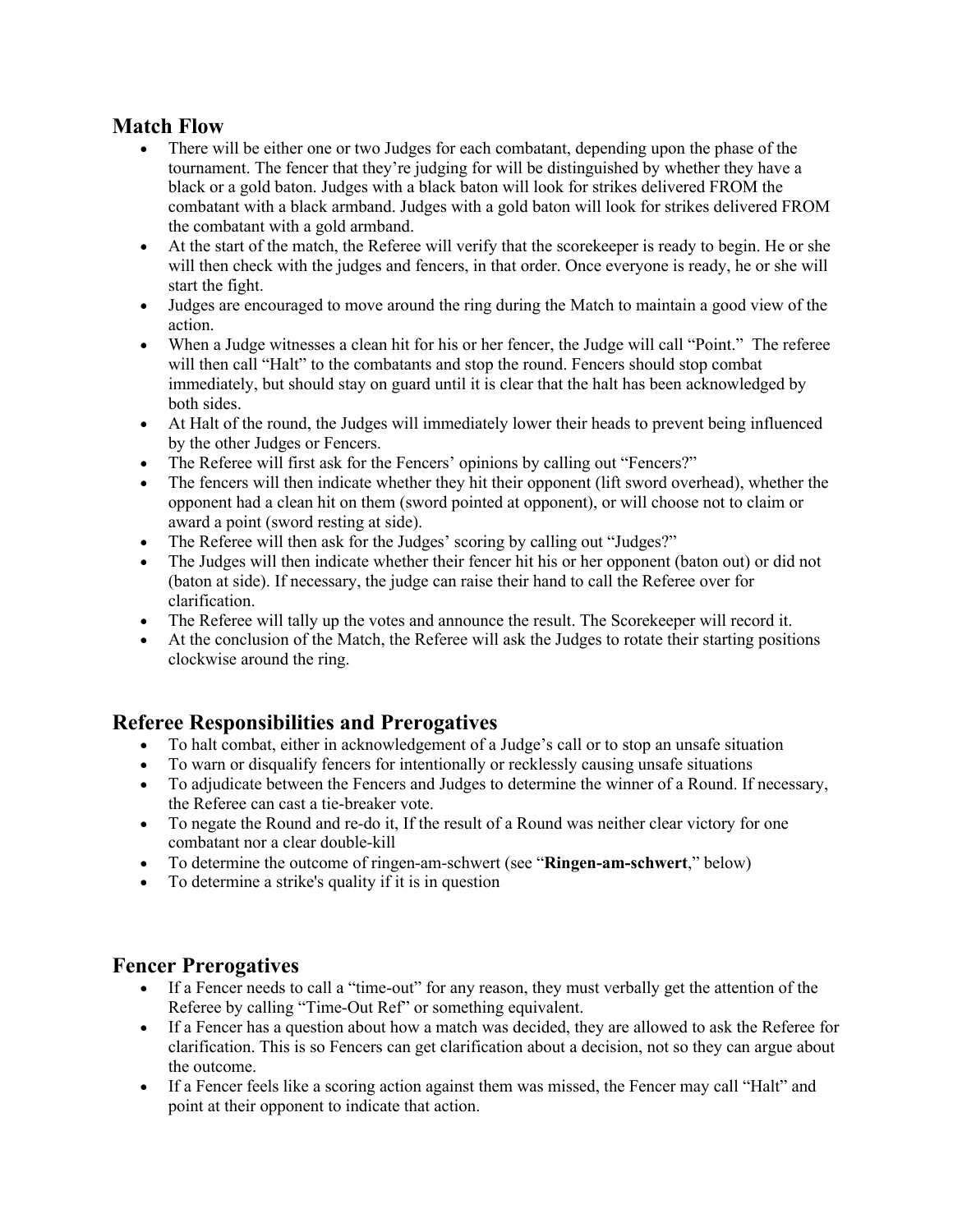• If a fencer decides to leave a match for any reason, the match will be considered a forfeit.

## **Scoring**

#### **At the Sword**

- Thrusts, hews (cuts), slices and pommel strikes are all considered "Scoring Actions."
- Any Scoring Action with quality will end the round. There are no differing point values for different targets.
- If a hit is considered to be "light" or struck with the flat, the Judges may overlook the strike or the Referee may throw it out.
- Hews can be made to any part of the body but must have at least a forty five degree arc from start to finish.
- Slices must be made to a vulnerable target area (wrists, underarm, belly, head or neck) with a pushing/pulling pressure.
- Pommel strikes must be made with control, and only to the mask.
- One handed strikes of all types will be highly scrutinized for quality.
- "Ring-outs" are NOT considered a scoring action. If one or both combatants are forced out of the ring, the combatants will be stopped and reset in "Krieg" (close striking distance) in the center of the ring.

#### **Ringen am Schwert**

There will be times when fencers get bound up at close range. In these cases, wrestling at the sword is permitted and can result in a Scoring Action.

- Scoring Actions unique to Ringen am Schwert include throws, disarms and opponent containment with clear dominance. Examples of clear dominance are:
	- Lifting (but not slamming) your opponent
	- Establishing a mount position after both opponents end up on the ground (due to a trip or slip). If fencers do end up fighting for dominance on the ground, the Referee will perform a 10 count to determine dominance. If none is established, the fencers will be reset in Krieg (close striking distance) in the center of the ring.
- Valid scoring actions with the weapons during a Ringen am Schwert engagement will end the round.
- While this event is being held outside on grass (as opposed to a venue with a concrete or wooden floor), a throw with intent from almost any height can be damaging, even with mats. When approaching someone in order to throw them in this competition, it is more important that you show control of them rather than throwing them powerfully to the earth. While a basic hip toss or trap is less-likely to seriously injure someone, any throws that involve a lift and drop will be sternly evaluated for "excessive force," and may result in disqualification. At the end of the day, we want everyone to go home in one piece, whether you win that round or not.

#### **Illegal Actions**

- Striking to the back of the head
- Striking to the groin
- Striking with the crossguard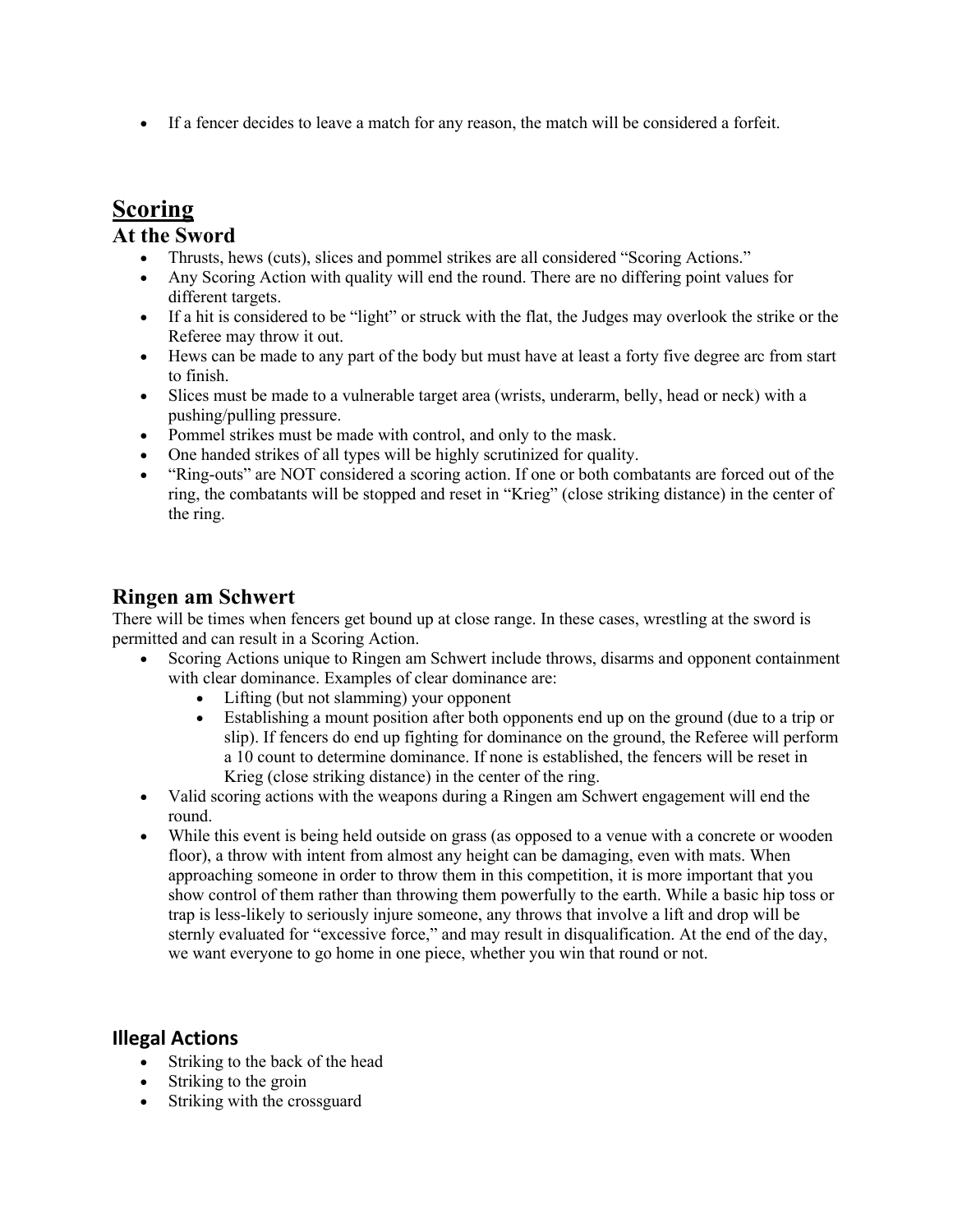- Striking with a part of the body (punches, kicks, etcetera), with the exception of "push-kicks" used to create distance
- Mortschlag strikes
- Throwing the weapon or parts of the weapon
- Continuing to fight after "Halt" is called
- Intentionally ending a round by stepping out of the ring
- Reckless or unsportsmanlike behavior, including throws that endanger the health of the thrown person
- Arguing with event staff or being disrespectful, in or out of the ring

Performance of an Illegal Action will result in a warning. Cumulative warnings may lead to forfeiture of the match, and in extreme cases, expulsion from the event. All warnings will be documented and recorded on the Scorecard.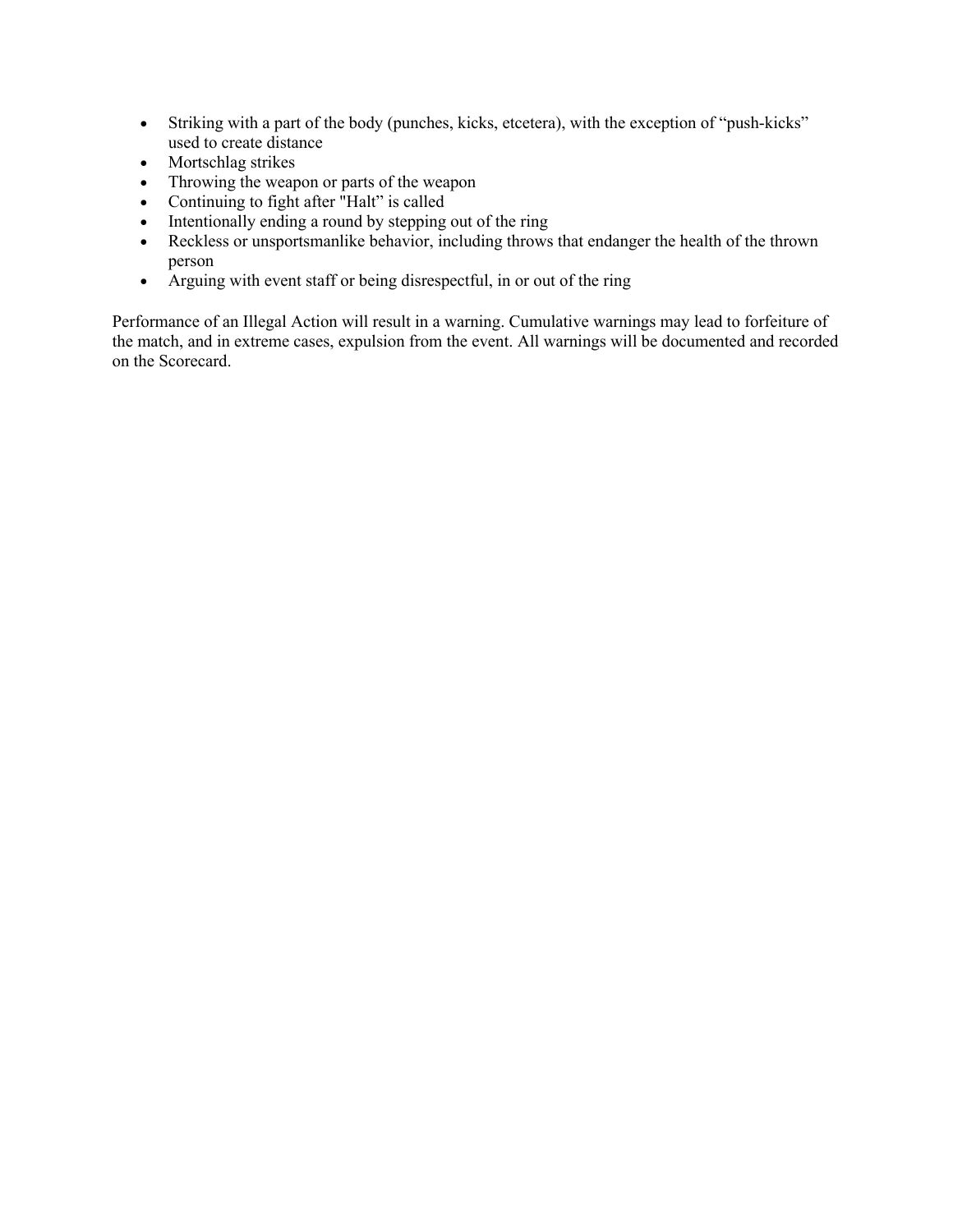## **Section II – Sword and Buckler**

The Rules and Requirements for the Sword and Buckler event are the same as those for the Longsword event, with the following exceptions or additions:

## **Gear Requirements**

All gear is subject to ringside review and approval. Any missing equipment except clothing and athletic cup can be borrowed at the event if you do not have your own, first come, first served. If you are unsure of whether or not your gear qualifies for the event, please reach out to the tournament organizers prior to your arrival.

- Steel "arming sword" or "sidesword" made by a recognized smith and with a maximum blade length of 92 cm. Blades should be free of burrs and in good condition. Hilts should either be simple or semi-complex in the style associated with the Bolognese tradition.
- A steel, wood or synthetic buckler whose longest dimension doesn't exceed 14". Any buckler that isn't round or that is made of wood must be pre-approved. Bucklers cannot have any spikes or protrusions other than a rounded boss, and must have rims that are rounded for competition use.
- Mask with occipital protection
- Either a hard glove or a combination of a soft glove and a complex hilt for the sword hand
- A soft glove for the buckler hand
- Jacket
- Elbow and knee protection
- Gorget, standalone or built into gambeson/jacket
- Clothing that leaves no skin exposed
- Athletic cup for men
- Chest protector for women (recommended, not mandatory)

## **Tournament Progression**

- Fencers will initially be seeded into pools based upon their HEMA Ratings fencing record and by school affiliation.
- Fencers will fight one round of Elimination pools, at the conclusion of which the roster will be reduced to the top 16 competitors.
- The top 16 competitors will be placed into an Elimination bracket for the remaining matches of the event.

## **Scoring**

#### **At the Sword**

- Thrusts, hews (cuts), slices, pommel strikes and buckler strikes are all considered "Scoring Actions." Buckler strikes must be made with the boss of the buckler, not with the rim.
- Any Scoring Action with quality will end the round. There are no differing point values for different targets.
- If a hit is considered to be "light" or struck with the flat, the Judges may overlook the strike or the Referee may throw it out.
- Hews can be made to any part of the body but must have at least a forty five degree arc from start to finish.
- Slices must be made to a vulnerable target area (wrists, underarm, belly, head or neck) with a pushing/pulling pressure.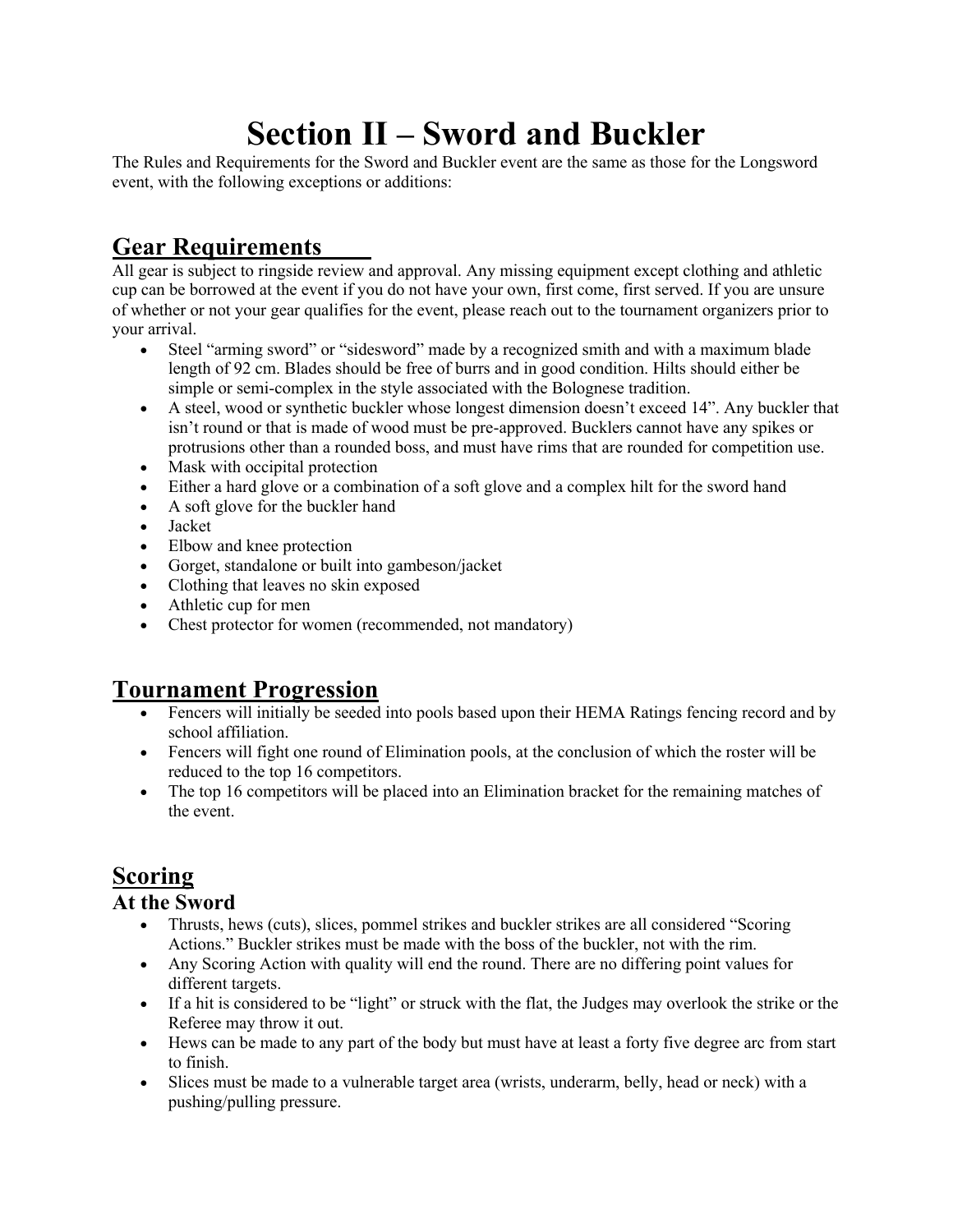- Pommel strikes must be made with control, and only to the mask.
- "Ring-outs" are NOT considered a scoring action. If one or both combatants are forced out of the ring, the combatants will be stopped and reset in "Krieg" (close striking distance) in the center of the ring.

#### **Ringen am Schwert**

There will be times when fencers get bound up at close range. In these cases, wrestling at the sword is permitted and can result in a Scoring Action.

- Scoring Actions unique to Ringen am Schwert include throws, disarms and opponent containment with clear dominance. Examples of clear dominance are:
	- Lifting (but not slamming) your opponent
	- Establishing a mount position after both opponents end up on the ground (due to a trip or slip). If fencers do end up fighting for dominance on the ground, the Referee will perform a 10 count to determine dominance. If none is established, the fencers will be reset in Krieg (close striking distance) in the center of the ring.
- Valid scoring actions with the weapons during a Ringen am Schwert engagement will end the round.
- While this event is being held outside on grass (as opposed to a venue with a concrete or wooden floor), a throw with intent from almost any height can be damaging, even with mats. When approaching someone in order to throw them in this competition, it is more important that you show control of them rather than throwing them powerfully to the earth. While a basic hip toss or trap is less-likely to seriously injure someone, any throws that involve a lift and drop will be sternly evaluated for "excessive force," and may result in disqualification. At the end of the day, we want everyone to go home in one piece, whether you win that round or not.

#### **Illegal Actions**

- Striking to the back of the head
- Striking to the groin
- Striking with the crossguard
- Striking with the rim of the buckler
- Striking with a part of the body (punches, kicks, etcetera), with the exception of "push-kicks" used to create distance
- Mortschlag strikes
- Throwing the weapon or parts of the weapon
- Continuing to fight after "Halt" is called
- Intentionally ending a round by stepping out of the ring
- Reckless or unsportsmanlike behavior, including throws that endanger the health of the thrown person
- Arguing with event staff or being disrespectful, in or out of the ring

Performance of an Illegal Action will result in a warning. Cumulative warnings may lead to forfeiture of the match, and in extreme cases, expulsion from the event. All warnings will be documented and recorded on the Scorecard.

## **Section III – Single Rapier**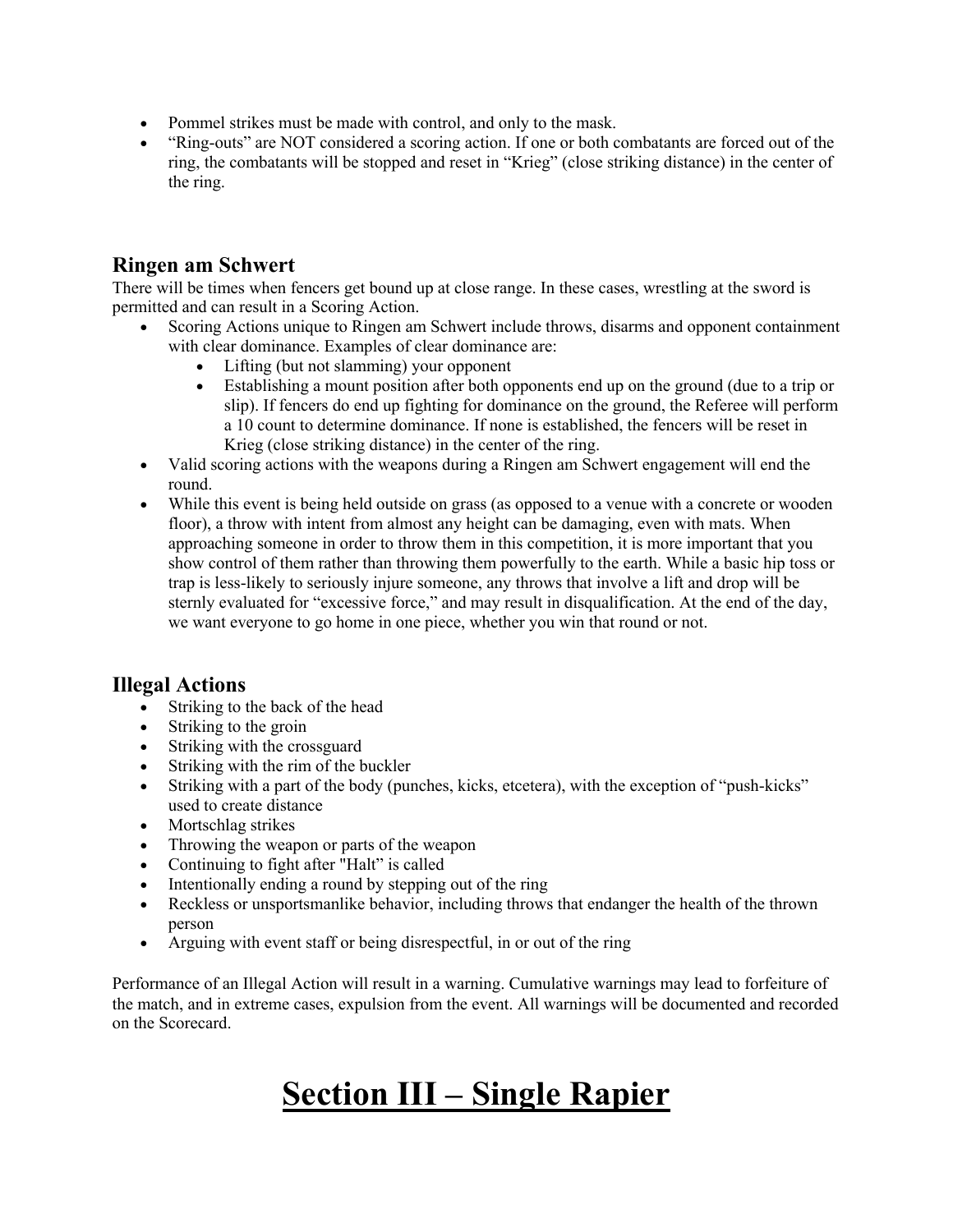The Rules and Requirements for the Single Rapier event are the same as those for the Longsword event, with the following exceptions or additions:

## **Gear Requirements**

All gear is subject to ringside review and approval. Any missing equipment except clothing and athletic cup can be borrowed at the event if you do not have your own, first come, first served. If you are unsure of whether or not your gear qualifies for the event, please reach out the tournament organizers prior to your arrival.

- Steel "rapier" made by a recognized smith. Blades should be free of burrs and in good condition. Blades must be securely tipped.
- Mask with occipital protection
- Lightly-padded leather or lacrosse gloves, at a minimum
- Jacket
- Elbow and knee protection
- Gorget, standalone or built into gambeson/jacket
- Clothing that leaves no skin exposed
- Athletic cup for men
- Chest protector for women (recommended, not mandatory)

## **Tournament Progression**

- Fencers will initially be seeded into pools based upon their HEMA Ratings fencing record and by school affiliation.
- Fencers will fight one round of Elimination pools, at the conclusion of which the roster will be reduced to the top 16 competitors.
- The top 16 competitors will be placed into an Elimination bracket for the remaining matches of the event.

## **Scoring**

#### **At the Sword**

- Thrusts, hews (cuts) and pommel strikes are all considered "Scoring Actions."
- Any Scoring Action with quality will end the round. There are no differing point values for different targets.
- A solid thrust to any part of the body is considered a scoring action.
- Hews to the head, neck, arms and legs are scoring actions. If a hit is considered to be "light" or struck with the flat, the Judges may overlook the strike or the Referee may throw it out.
- Pommel strikes must be made with control, and only to the mask.
- "Ring-outs" are NOT considered a scoring action. If one or both combatants are forced out of the ring, the combatants will be stopped and reset in "Krieg" (close striking distance) in the center of the ring.

#### **Ringen am Schwert**

There will be times when fencers get bound up at close range. In the rapier event, throws and takedowns are not permitted, and action will be halted at this point. There are some limited actions that may be taken by the empty off-hand, however:

• The open off-hand may be utilized for parries, but is still considered vulnerable to quality thrusts and cuts.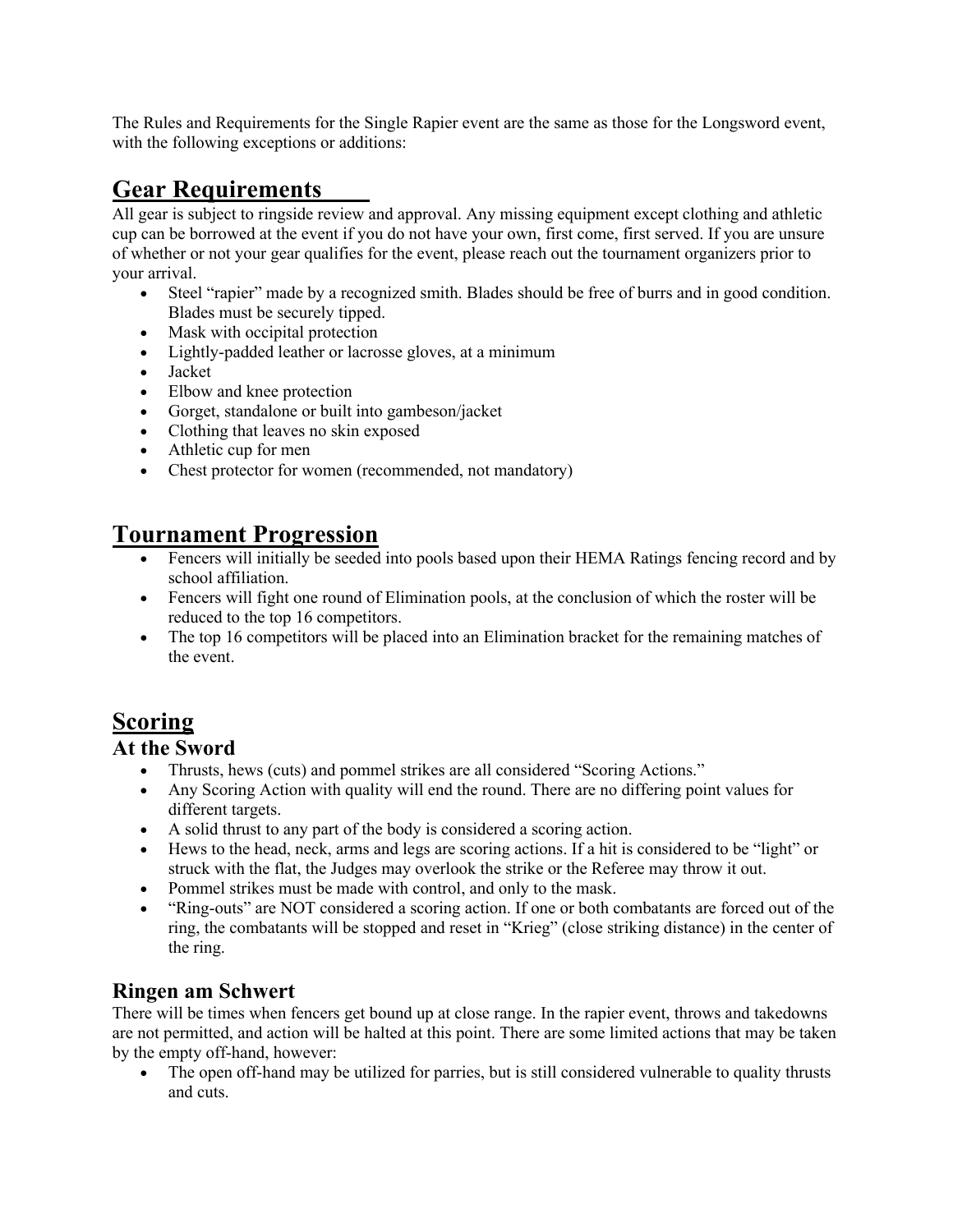- The open off-hand may grasp the opponent's blade, but only in a way that holds it momentarily captive. Twisting of the blade or attempts to disarm the opponent are not allowed, and any lengthy exchanges where the opponents are bound up will be halted and reset.
- Limited pushing or grasping actions to the opponent's arms and shoulders as part of a larger attempt to contain their weapon are allowed, but should not proceed to full-on grappling.
	- Example: Pushing the opponent's elbow or shoulder to change the orientation of their blade or body somewhat is acceptable, but taking control of the opponent's arm with a joint lock is not.

#### **Illegal Actions**

- Standing joint locks, throws and takedowns
- Attempting to disarm the opponent
- Twisting or greatly bending an opponent's blade during a grasping containment
- Striking to the back of the head
- Striking to the groin
- Striking with the crossguard
- Striking with a part of the body (punches, kicks, etcetera)
- Mortschlag strikes
- Throwing the weapon or parts of the weapon
- Continuing to fight after "Halt" is called
- Intentionally ending a round by stepping out of the ring
- Reckless or unsportsmanlike behavior that endangers the health of the opponent
- Arguing with event staff or being disrespectful, in or out of the ring

Performance of an Illegal Action will result in a warning. Cumulative warnings may lead to forfeiture of the match, and in extreme cases, expulsion from the event. All warnings will be documented and recorded on the Scorecard.

## **Section IV – Messer**

The Rules and Requirements for the Messer event are the same as those for the Longsword event, with the following exceptions or additions:

## **Gear Requirements**

All gear is subject to ringside review and approval. Any missing equipment except clothing and athletic cup can be borrowed at the event if you do not have your own, first come, first served. If you are unsure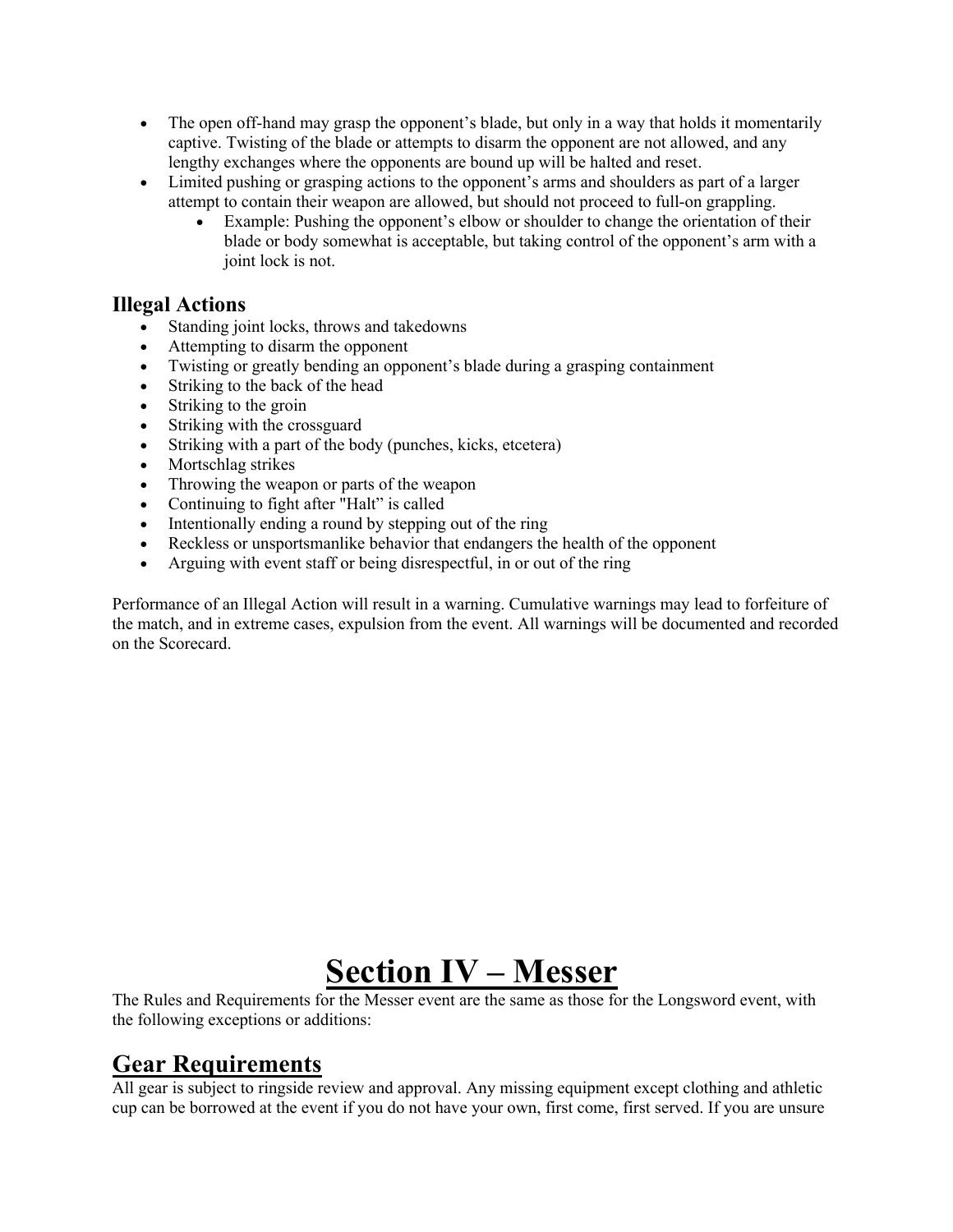of whether or not your gear qualifies for the event, please reach out the tournament organizers prior to your arrival.

- Steel messer or dussack made by a recognized smith and with a maximum blade length of 73cm. Blades should be free of burrs and in good condition.
- Mask with occipital protection
- Lacrosse gloves, at a minimum
- Jacket
- Elbow and knee protection
- Gorget, standalone or built into gambeson/jacket
- Clothing that leaves no skin exposed
- Athletic cup for men
- Chest protector for women (recommended, not mandatory)

## **Tournament Progression**

- Fencers will initially be seeded into pools based upon their HEMA Ratings fencing record and by school affiliation.
- Fencers will fight one round of Elimination pools, at the conclusion of which the roster will be reduced to the top 16 competitors.
- The top 16 competitors will be placed into an Elimination bracket for the remaining matches of the event.

## **Scoring**

#### **At the Sword**

- Thrusts, hews (cuts), slices and pommel strikes are all considered "Scoring Actions."
- Any Scoring Action with quality will end the round. There are no differing point values for different targets.
- If a hit is considered to be "light" or struck with the flat, the Judges may overlook the strike or the Referee may throw it out.
- Hews can be made to any part of the body but must have at least a forty-five-degree arc from start to finish.
- Slices must be made to a vulnerable target area (wrists, underarm, belly, head or neck) with a pushing/pulling pressure.
- Pommel strikes must be made with control, and only to the mask.
- "Ring-outs" are NOT considered a scoring action. If one or both combatants are forced out of the ring, the combatants will be stopped and reset in "Krieg" (close striking distance) in the center of the ring.

#### **Ringen am Schwert**

There will be times when fencers get bound up at close range. In these cases, wrestling at the sword is permitted and can result in a Scoring Action.

- Scoring Actions unique to Ringen am Schwert include throws, disarms and opponent containment with clear dominance. Examples of clear dominance are:
	- o Lifting (but not slamming) your opponent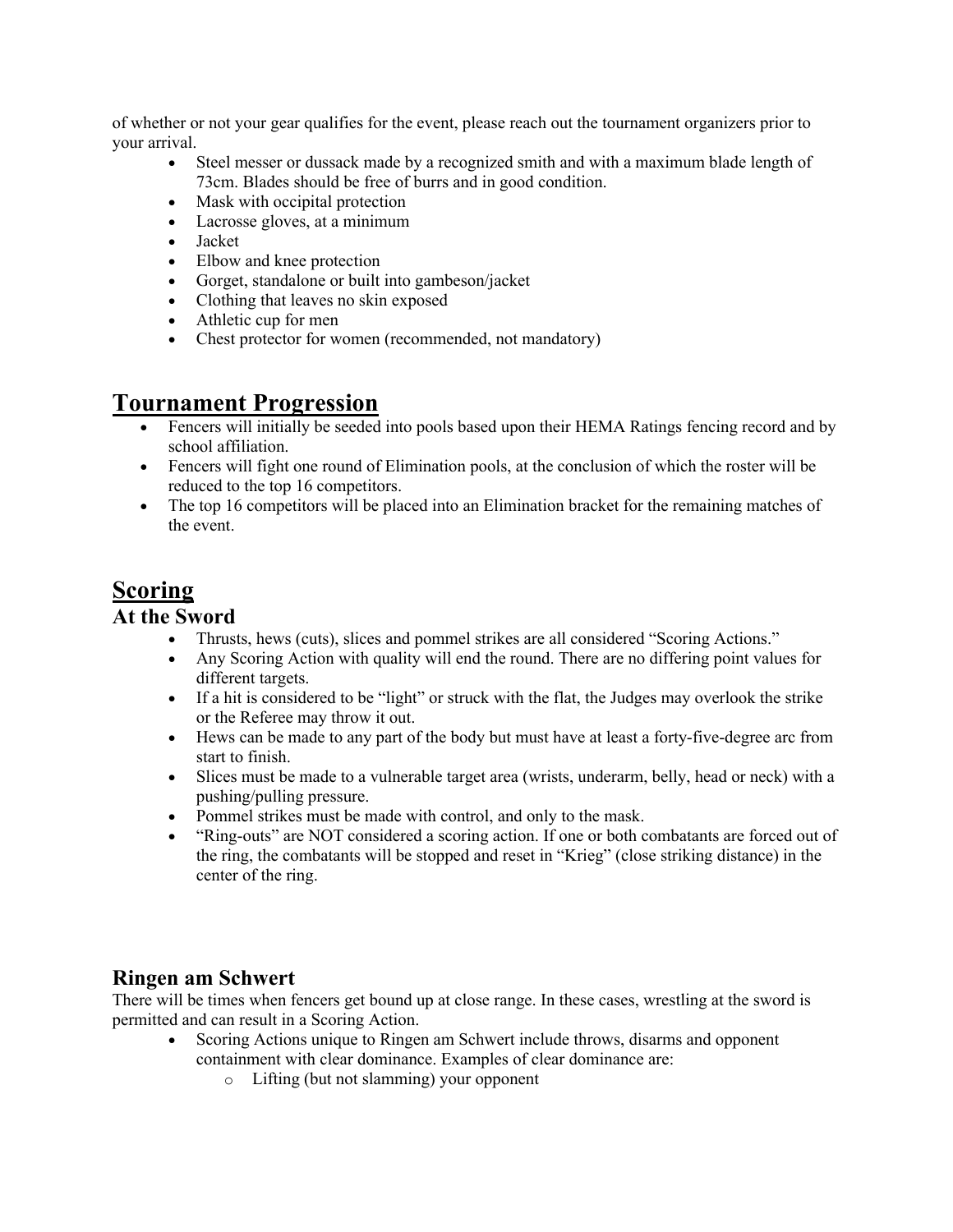- o Establishing a mount position after both opponents end up on the ground (due to a trip or slip). If fencers do end up fighting for dominance on the ground, the Referee will perform a 10 count to determine dominance. If none is established, the fencers will be reset in Krieg (close striking distance) in the center of the ring.
- Valid scoring actions with the weapons during a Ringen am Schwert engagement will end the round.
- While this event is being held outside on grass (as opposed to a venue with a concrete or wooden floor), a throw with intent from almost any height can be damaging, even with mats. When approaching someone in order to throw them in this competition, it is more important that you show control of them rather than throwing them powerfully to the earth. While a basic hip toss or trap is less-likely to seriously injure someone, any throws that involve a lift and drop will be sternly evaluated for "excessive force," and may result in disqualification. At the end of the day, we want everyone to go home in one piece, whether you win that round or not.

#### **Illegal Actions**

- Striking to the back of the head
- Striking to the groin
- Striking with the crossguard
- Striking with a part of the body (punches, kicks, etcetera), with the exception of "push-kicks" used to create distance
- Mortschlag strikes
- Throwing the weapon or parts of the weapon
- Continuing to fight after "Halt" is called
- Intentionally ending a round by stepping out of the ring
- Reckless or unsportsmanlike behavior, including throws that endanger the health of the thrown person
- Arguing with event staff or being disrespectful, in or out of the ring

Performance of an Illegal Action will result in a warning. Cumulative warnings may lead to forfeiture of the match, and in extreme cases, expulsion from the event. All warnings will be documented and recorded on the Scorecard.

## **Section V – Dagger**

The Rules and Requirements for the Dagger event are the same as those for the Longsword event, with the following exceptions or additions:

## **Gear Requirements**

All gear is subject to ringside review and approval. Any missing equipment except clothing and athletic cup can be borrowed at the event if you do not have your own, first come, first served. If you are unsure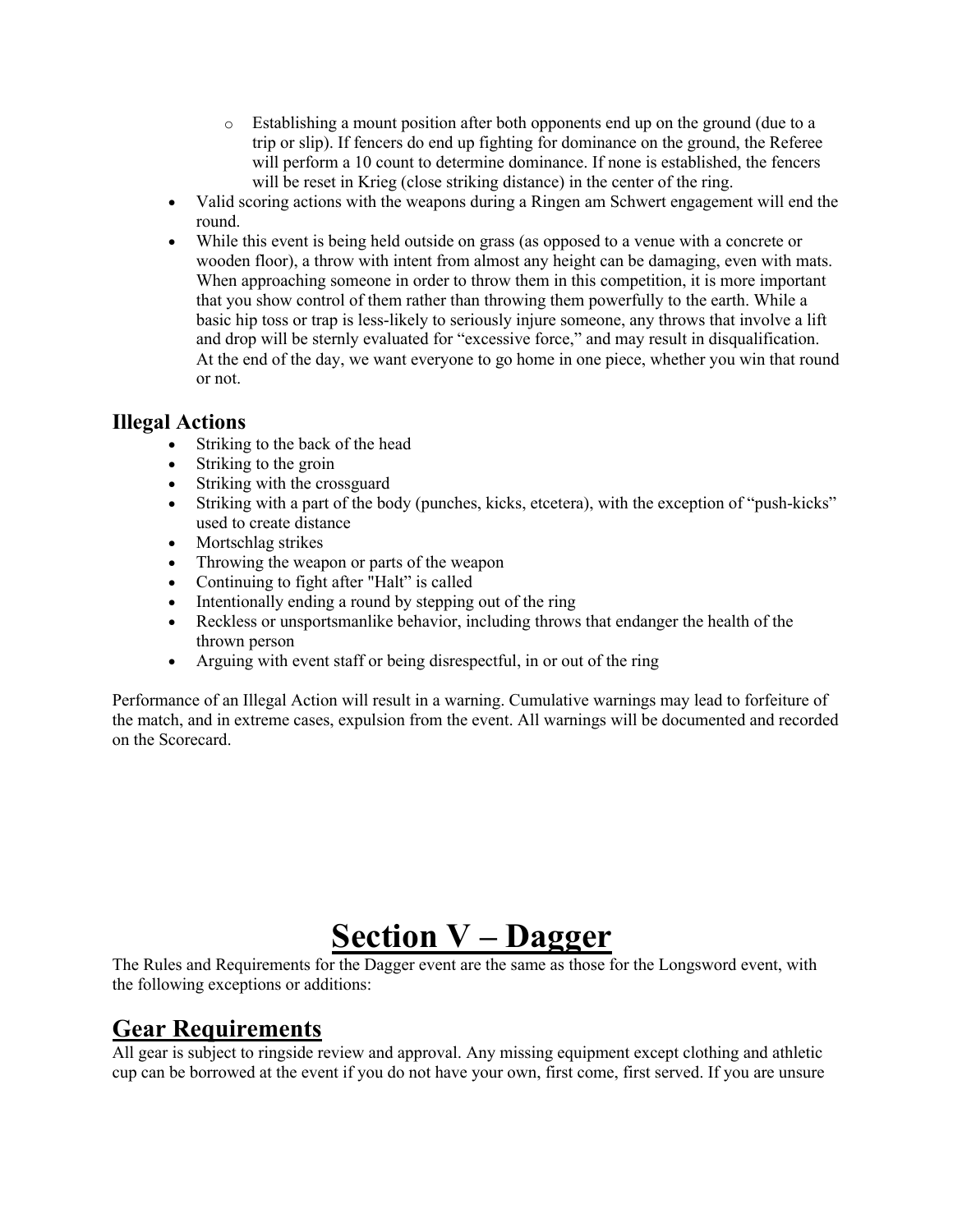of whether or not your gear qualifies for the event, please reach out the tournament organizers prior to your arrival.

- Wooden dagger (provided)
- Belt for sheathed carry (provided)
- Mask with occipital protection
- Lightly-padded leather or lacrosse gloves
- Jacket
- Gorget, standalone or built into gambeson/jacket
- Clothing that leaves no skin exposed
- Athletic cup for men
- Chest protector for women (recommended, not mandatory)

#### **Tournament Progression**

- Fencers will initially be seeded into pools based upon their HEMA Ratings fencing record and by school affiliation.
- Fencers will fight one round of Elimination pools, at the conclusion of which the roster will be reduced to the top 16 competitors.
- The top 16 competitors will be placed into an Elimination bracket for the remaining matches of the event.

#### **Scoring**

#### **With the Dagger**

- Thrusts to the head, neck, torso and arms. Hits that glance off of their intended target may be overlooked by the Judges or thrown out by the Referee.
- Unobstructed pommel strikes to the head. These blows should be used with control, and will be sternly evaluated for excessive force.
- Any Scoring Action with quality will end the round. There are no differing point values for different targets.
- "Ring-outs" are NOT considered a scoring action. If one or both combatants are forced out of the ring, the combatants will be stopped and reset in "Krieg" (close striking distance) in the center of the ring.

#### **With Ringen**

- Scoring Actions unique to Ringen include throws, standing submissions and opponent containment with clear dominance. Examples of clear dominance are:
	- o Lifting (but not slamming) your opponent
	- o Establishing a mount position after both opponents end up on the ground (due to a trip or slip). If fencers do end up fighting for dominance on the ground, the Referee will perform a 10 count to determine dominance. If none is established, the fencers will be reset in Krieg (close striking distance) in the center of the ring.
- Throws that are considered Scoring Actions are "flying throws," in which both of the thrown fencer's feet come off of the ground. The throwing fencer must not put a hard point on the ground while performing the throw, or it will not be considered a Scoring Action and action will continue.
- While this event is being held on a wrestling mat, a throw with intent from almost any height can be damaging, even with mats. When approaching someone in order to throw them in this competition, it is more important that you show control of them rather than throwing them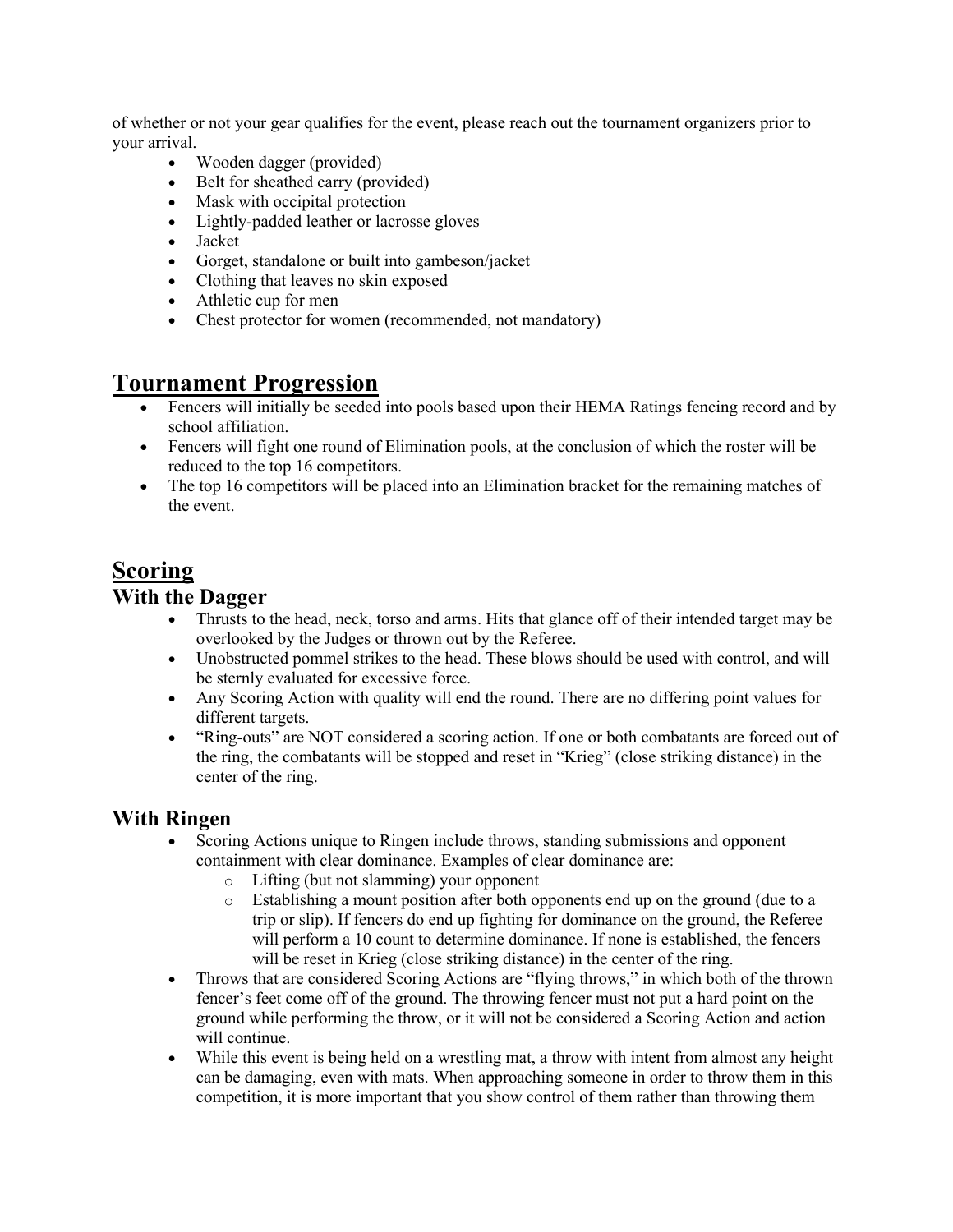powerfully to the earth. While a basic hip toss or trap is less-likely to seriously injure someone, any throws that involve a lift and drop will be sternly evaluated for "excessive force," and may result in disqualification. At the end of the day, we want everyone to go home in one piece, whether you win that round or not.

- If a fencer's mask comes off incidentally as the consequence of a standing chokehold, its removal will be considered a Scoring Action. Please note that the removal of the mask should not be a goal, and that doing so in any other context is considered an Illegal Action.
- The success of a standing or ground submission will be determined by the Judges and Referee. If at any point a fencer wishes to submit to avoid injury, they can do so by loudly saying "HALT." The fencer should continue to defend themselves to the best of their ability until action has been halted by the Referee.
- Valid scoring actions with the weapons during a Ringen engagement will end the round. Any attacks with the dagger while the opponent is in a compromised position will be sternly evaluated for excessive force.
- Disarms are not a Scoring Action, and action will continue until a Scoring Action occurs.

#### **Illegal Actions**

- Suplexes, scissor sweeps, fireman carries, sacrifice throws or any other throw that would land the opponent in a dangerous or uncontrolled way upon their head
- Removal of the opponent's protective equipment, with the single chokehold exception provided above
- Striking to the back of the head
- Striking to the groin
- Striking with a part of the body (punches, kicks, etcetera)
- Mortschlag strikes
- Throwing the weapon or parts of the weapon
- Continuing to fight after "Halt" is called
- Intentionally ending a round by stepping out of the ring
- Reckless or unsportsmanlike behavior that endangers the health of the opponent
- Arguing with event staff or being disrespectful, in or out of the ring

Performance of an Illegal Action will result in a warning. Cumulative warnings may lead to forfeiture of the match, and in extreme cases, expulsion from the event. All warnings will be documented and recorded on the Scorecard.

## **Section VI – Harnischfechten**

The Rules and Requirements for the Harnishfechten event are the same as those for the Longsword event, with the following exceptions or additions:

## **Gear Requirements**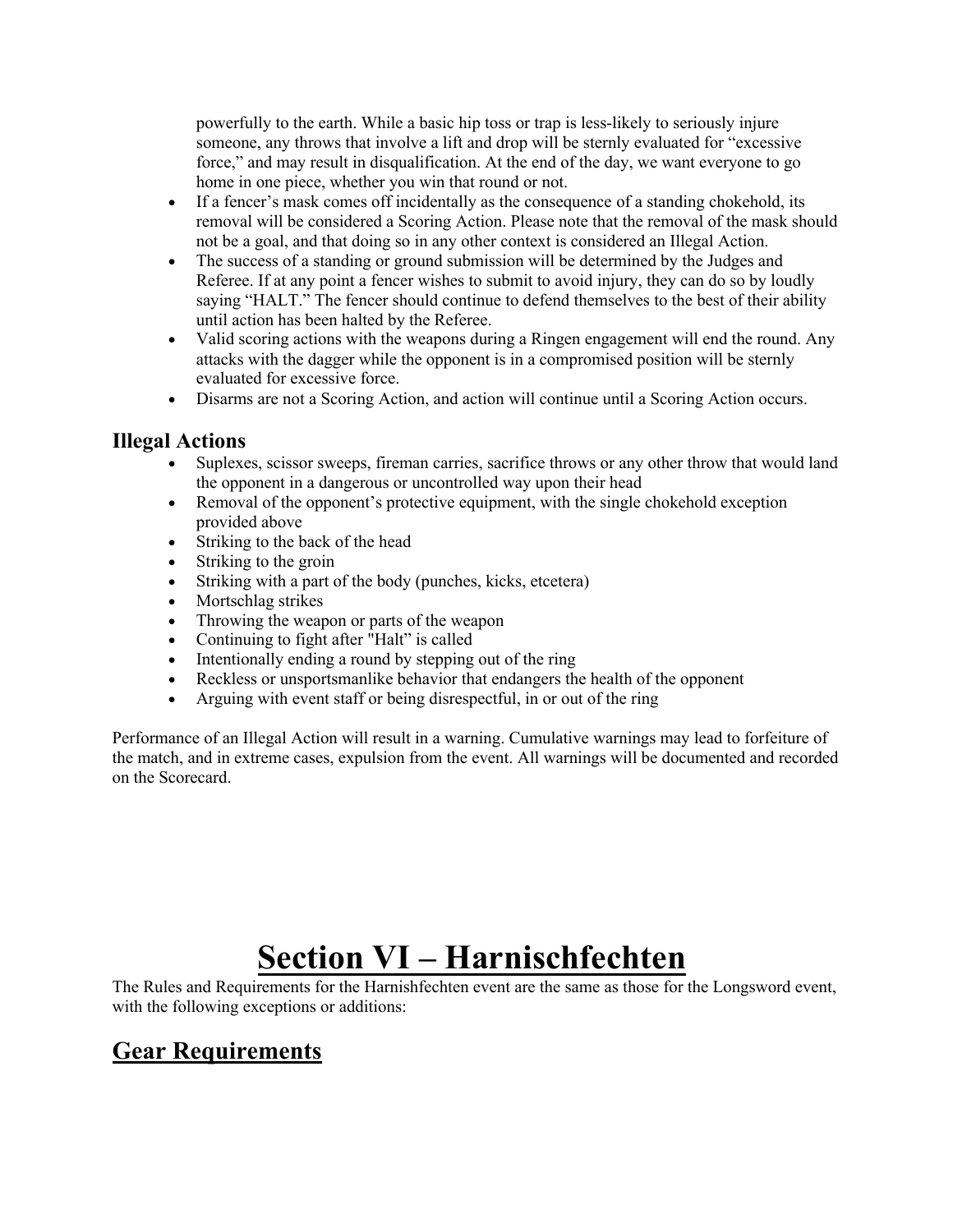All gear is subject to ringside review and approval. Some missing equipment can be borrowed at the event if you do not have your own. Please contact the tournament organizers prior to your arrival if this is the case, or if you are unsure of whether or not your gear qualifies for the event.

**Armor -** Should be representative of a style worn in Europe from 1350 to 1550:

- Fully-enclosed steel helmet that meets the following requirements:
	- o Constructed of steel that is at least 16 gauge thick
		- o Neck protection of either mail or rigid plate
		- $\circ$  No gaps on the helmet or underneath where a  $\frac{1}{2}$  inch by  $\frac{1}{2}$  inch object may pass through to the head or neck. Any openings larger than this must be filled with perforated steel plate, and will be considered exposed areas for scoring purposes.
	- $\circ$  Visors must be able to be locked down so that they cannot accidentally open during a bout
- Rigid gorget (leather, steel, reinforced mail standard, or modern)
- Rigid torso protection of a period style (breastplate, cuirass, brigandine, coat of plates, or corazzina)
- Mail shirt, voiders, or sleeves  $\&$  skirt that covers the torso and everywhere from elbows to thighs not already covered by rigid protection. Armpits MUST be protected by mail and a sturdy arming garment, or a puncture-resistant Newton-rated fencing jacket. Mail armor is to be of riveted steel or iron links.
- Sturdy arming garment or gambeson
- Steel gauntlets of the five-finger or mitten type. For pollaxe, mitten gauntlets or "finger" rondels" must be used.
- Rigid steel elbow protection at minimum (floating or articulated arm harness, bazubands, vambraces & couters, etc.)
- Rigid steel knees and shins minimum (greaves, cuisses & poleyns, floating knees, etc.)
- Shoulder protection (spaulders/pauldrons/besagews) is optional, but is recommended
- Clothing that leaves no skin exposed
- Athletic cup for men

#### **Weapons**

- Blunt steel longsword (not federschwert) made by a recognized smith. Blades should be free of burrs and in good condition. The sword must be tipped with a rubber tip with a minimum diameter of  $\frac{3}{4}$ , which must also contain a metal washer to minimize tip splitting. Leather tips are not allowed.
- Blunt steel or wooden rondel dagger. Steel daggers must be tipped with a rubber tip with a minimum diameter of  $\frac{3}{4}$ , which must also contain a metal washer to minimize tip splitting. Leather tips are not allowed.
- A pollaxe or spear that is 6'-7' long and tipped with an approved synthetic tip. Please contact the tournament organizers if you wish to bring your own.

#### **Tournament Progression**

- Fencers will initially be seeded into pools based upon their known harnishfechten experience and by school affiliation. Each pool match will have three rounds, and will be fought with longsword, though fencers may also wear and use a dagger if they choose to.
- At the completion of pools, all fencers will proceed to the Elimination phase of the tournament. A single elimination bracket will be populated based upon the fencers' performance in the Pools.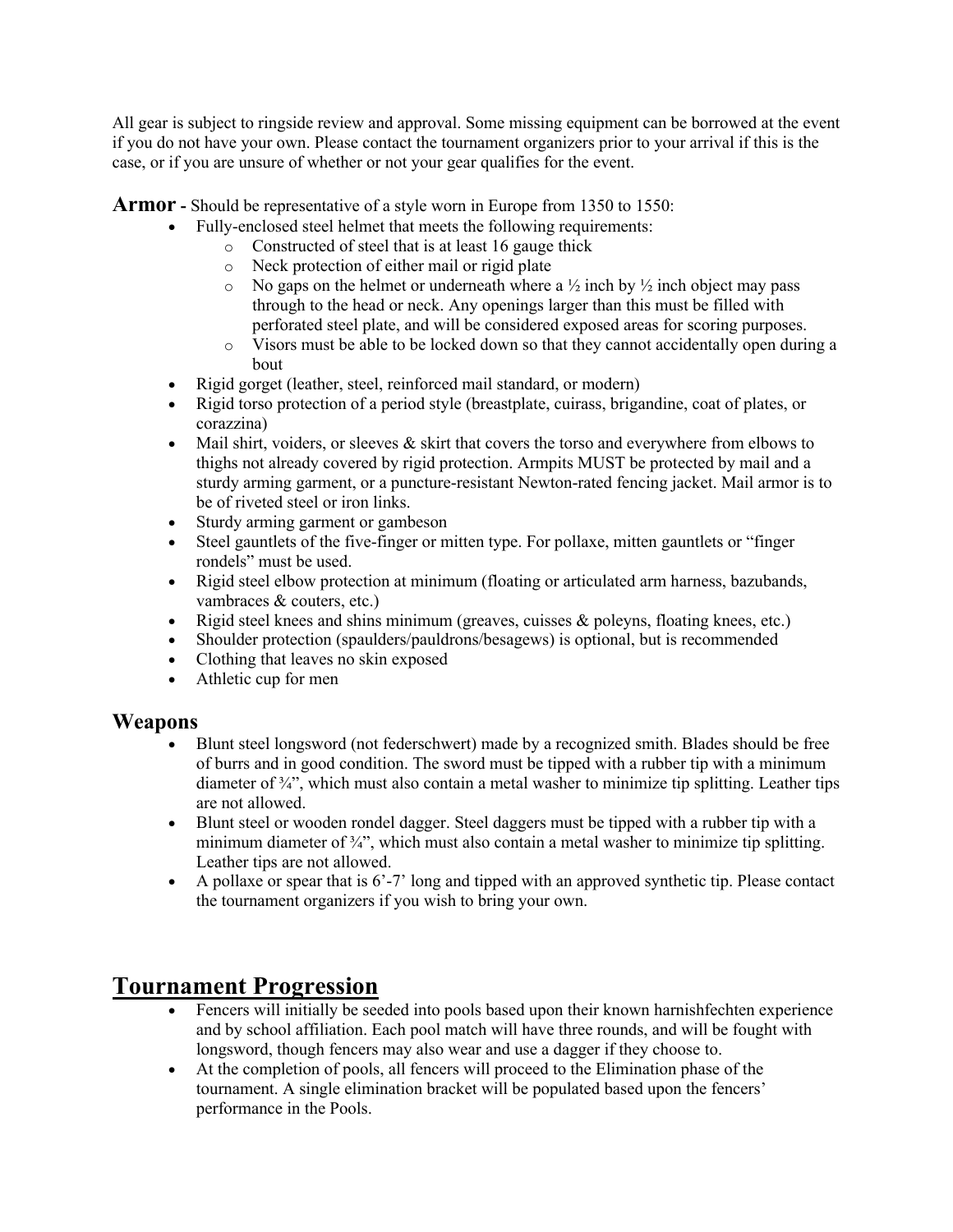- Elimination matches will still have three rounds, but the weapons will change with each round:
	- o The first round will be fought with pollaxes or spears;
	- o The second round will be fought with longswords;
	- o The third round will be fought with daggers. Daggers may also be carried and used during the first two rounds, as a sidearm.
- Unlike in the Pool matches, each Elimination match must have a victor. If there is not a clear victor by the end of the match's third round, the fencers will continue to fight rounds with the same weapon progression until a victor is decided.

## **Scoring**

#### **With Weapons**

- Pommel strikes to the helm, and thrusts and hews (cuts) to unarmored areas are all considered "Scoring Actions."
- "Unarmored areas" are the gaps in an individual fencer's armor, either for mobility or because they are lacking in that fencer's kit. Any areas covered by cloth, modern protective gear or perforated steel plate fall into this category. Other examples include: behind the knee, inside of the elbow, underneath the skirt, beneath the aventail, the face of an "open face" helm, the palm of the hands, inside the cuff of a gauntlet, the eye slits, and the top of the foot.
- Any Scoring Action with quality will end the round. There are no differing point values for different targets.
- If a hit is considered to be "light", struck with the flat or insufficient for the armor present, the Judges may overlook the strike or the Referee may throw it out.
- Hews can be made to any part of the body but must have at least a forty-five-degree arc from start to finish.
- Pommel strikes must be made with control, and only to the helm.
- One handed strikes of all types will be highly scrutinized for quality.
- "Ring-outs" are NOT considered a scoring action. If one or both combatants are forced out of the ring, the combatants will be stopped and reset in "Krieg" (close striking distance) in the center of the ring.

#### **Equipment-specific Considerations**

- All weapons used in this event can pierce mail and hardened leather armor with a thrust. Thrusts through armor must be done with good structure, such as couching the weapon, pressing enough to flex the blade or make your opponent step back, stabbing with a dagger held in an ice-pick grip, etc.
- Pollaxes can bypass all types of armor with a blow from the axe, hammer, or beak.
- Plate armor is proof against anything except pollaxe blows. Plates riveted to a leather or textile foundation (such as brigadine or splinted armor) will be counted as plate armor.

#### **Ringen am Schwert**

There will be times when fencers get bound up at close range. In these cases, wrestling at the sword is permitted and can result in a Scoring Action.

- Scoring Actions unique to Ringen am Schwert include throws and opponent containment with clear dominance. Examples of clear dominance are:
	- o Lifting (but not slamming) your opponent